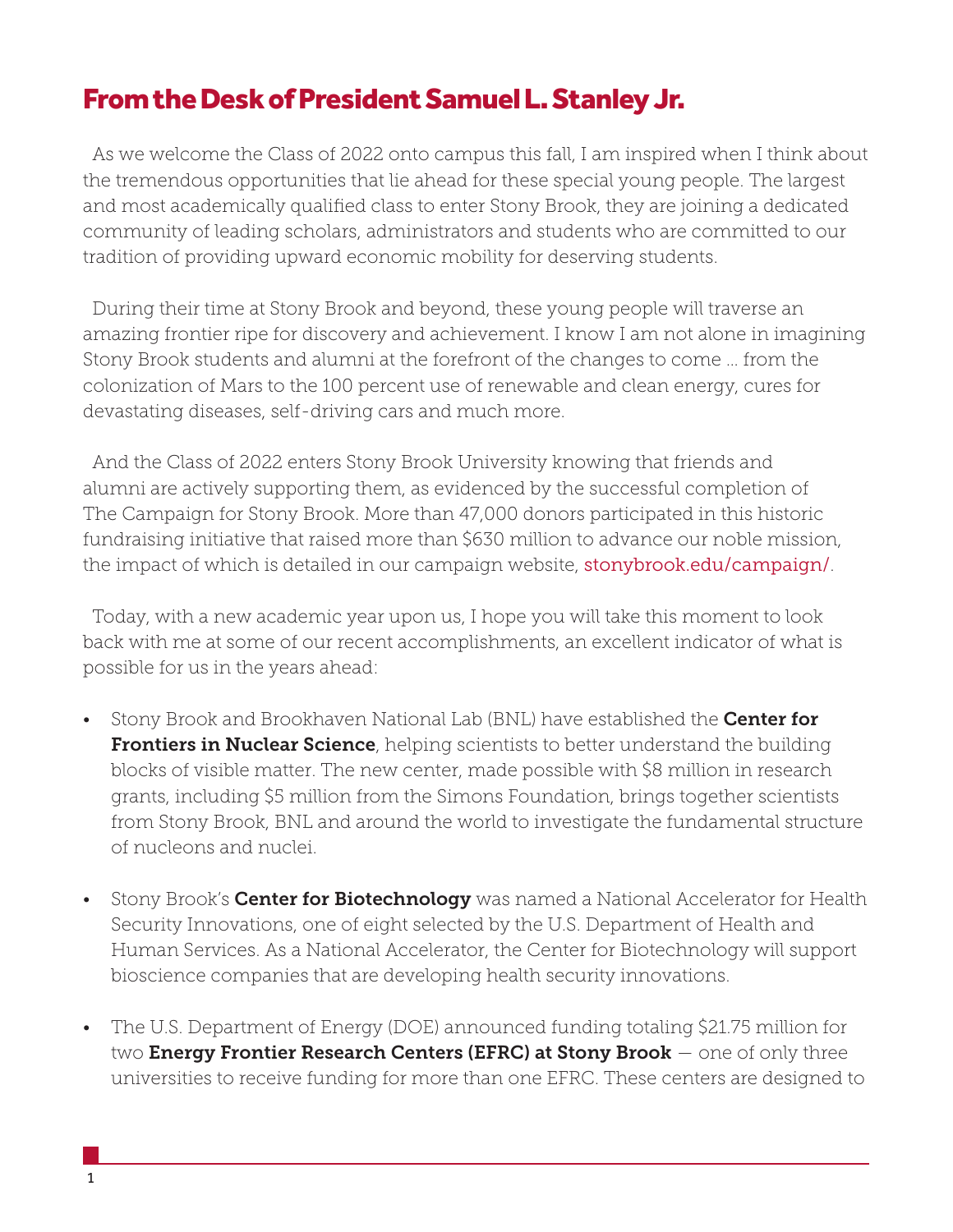accelerate the scientific breakthroughs needed to strengthen U.S. economic leadership and energy security.

- Renowned energy storage researcher Esther Sans Takeuchi, PhD, will lead the work at the Center for Mesoscale Transport Properties EFRC (m2M), with the goal of advancing and enabling the deliberate design of materials to achieve higherperforming, longer-life and safer energy storage systems. Earlier this year Dr. Takeuchi, the William and Jane Knapp Endowed Chair in Energy and the **Environment,** won a 2018 European Inventor Award for her research in battery technology development. Takeuchi is the first American ever to win this prestigious award presented by the European Patent Office.
	- The second EFRC, known as A Next Generation Synthesis Center (GENESIS), will be led by distinguished professor **John Parise, PhD**, of our Geosciences Department and will focus on harnessing the power of modern radiation sources along with computing and data mining strategies, ultimately allowing researchers to design new materials.
- The Stony Brook women's lacrosse team achieved a unanimous No. 1 national ranking during the 2018 season, winning its sixth consecutive America East Conference Championship and entering the NCAA tournament with an undefeated record. The team was led by graduating senior **Kylie Ohlmiller** (Islip, New York), who was named the 2017-2018 America East Woman of the Year and concluded her NCAA career as the national record holder in career points, points in a season and assists in a season.
- Stony Brook's **College of Engineering and Applied Sciences** has been awarded two grants totaling \$4.5 million from **SUNY's Empire Innovation Program**. The funding will be used to recruit and retain world-class faculty and researchers to strengthen Stony Brook's research productivity in two high-economic-opportunity areas of state and national significance — artificial intelligence (AI) and cybersecurity. These funds will also accelerate the development of our new Institute for AI-Driven Discovery and Innovation.
- The National Cancer Institute (NCI) has awarded **Joel Saltz, MD, Cherith Chair of Biomedical Informatics**, together with a team of researchers from the University of Arkansas and Emory University, an \$8 million grant to develop an integrated Radiology/Pathology/"omics" data repository. The goal of this research is to enable the coordination of radiology and pathology information in the battle against cancer.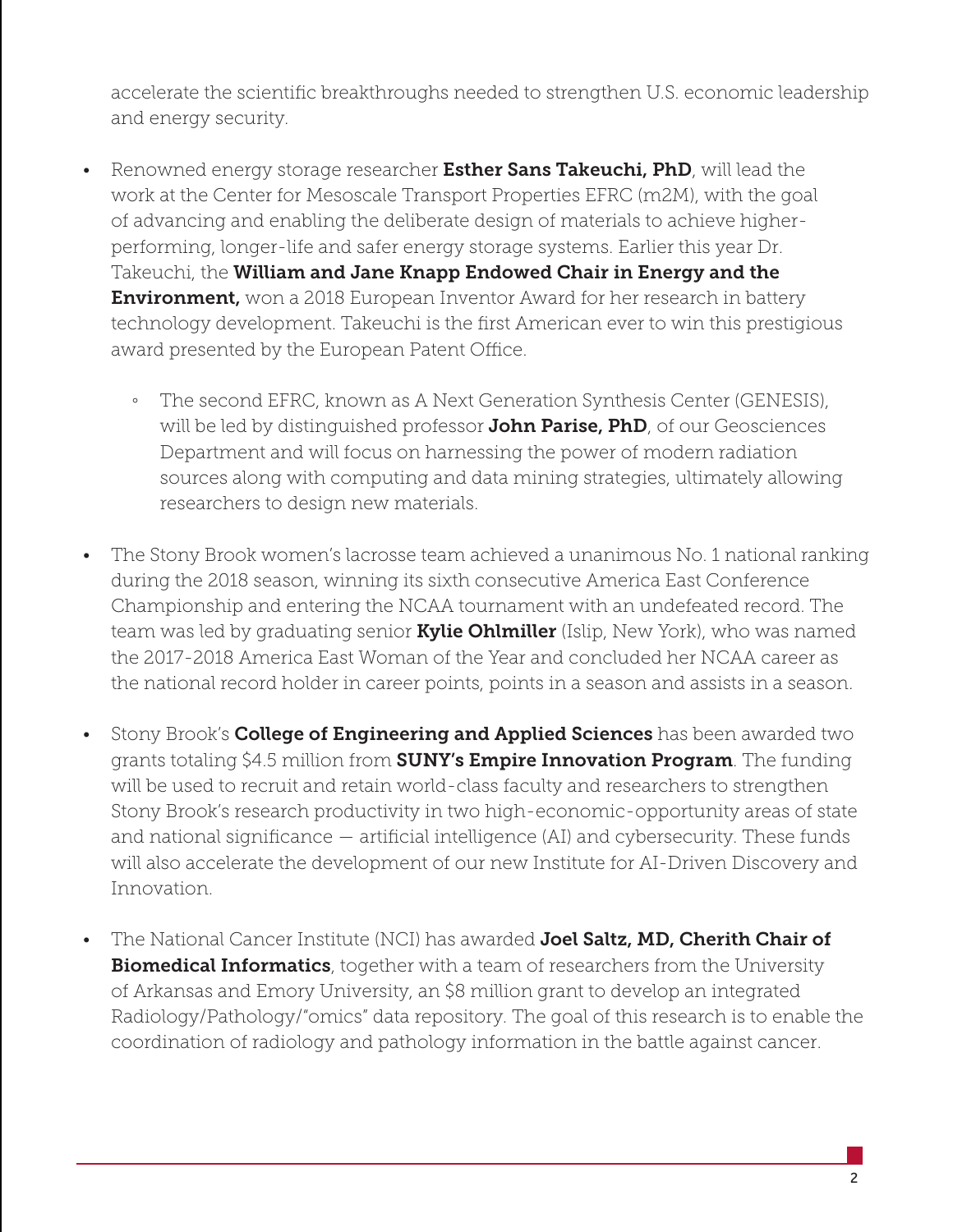• This past May, we graduated the most diverse class in Stony Brook history, boasting students from 43 states and 73 countries. The graduates ranged in age from 18 to 77 and set another record for their class gift, as more than 915 students contributed a total of \$21,785 to the Stony Brook Foundation.

 It was my pleasure to recognize several students during commencement for their extraordinary achievements, including Lydia Senatus, an economics major with minors in business management and international studies, and **Ann Lin**, who graduated with a dual major in biochemistry and economics.

 The first in her family to attend college, Lydia made the Dean's List every semester while working two jobs to help cover the cost of her education. While at Stony Brook, she received a Gilman Scholarship, which helped support a month of study in China. Most recently Lydia became Stony Brook's first student to win the prestigious Charles B. Rangel International Affairs Fellowship, which supports extraordinary individuals seeking a career in the U.S. Foreign Service. This fall Lydia will be pursuing her master's degree in international relations at the Johns Hopkins Paul H. Nitze School of Advanced International Studies.

 Ann, also a first-generation student, conducted research on campus and at Cold Spring Harbor Laboratory, leading to a first-author publication for her study on genes associated with survival from cancer. Her many honors include being named a Goldwater Scholar and making the "22 Under 22" list of Most Inspiring College Women by hercampus.com.

 Ann has also received a Fulbright Scholarship to study in Norway before pursuing her goal of obtaining a PhD focusing on genetics and cancer biology. Women in science like Ann are finding a welcome home at Stony Brook. Since 2012 there has been a 45 percent increase in the number of women graduating from Stony Brook with STEM degrees.

 With the Class of 2022 now on our campus, I look forward to having more stories like Ann's and Lydia's to share with you in the months and years ahead. Our incoming class was chosen from a record number of 38,000 applications, demonstrating the growing demand for a Stony Brook education.

 Demand for a Stony Brook education is driven in large part by our world-class faculty, and I am pleased that our faculty and administrative staff union, the United University Professions, has reached a tentative agreement with the state on a new contract. Our faculty and staff deserve every penny, and then some.